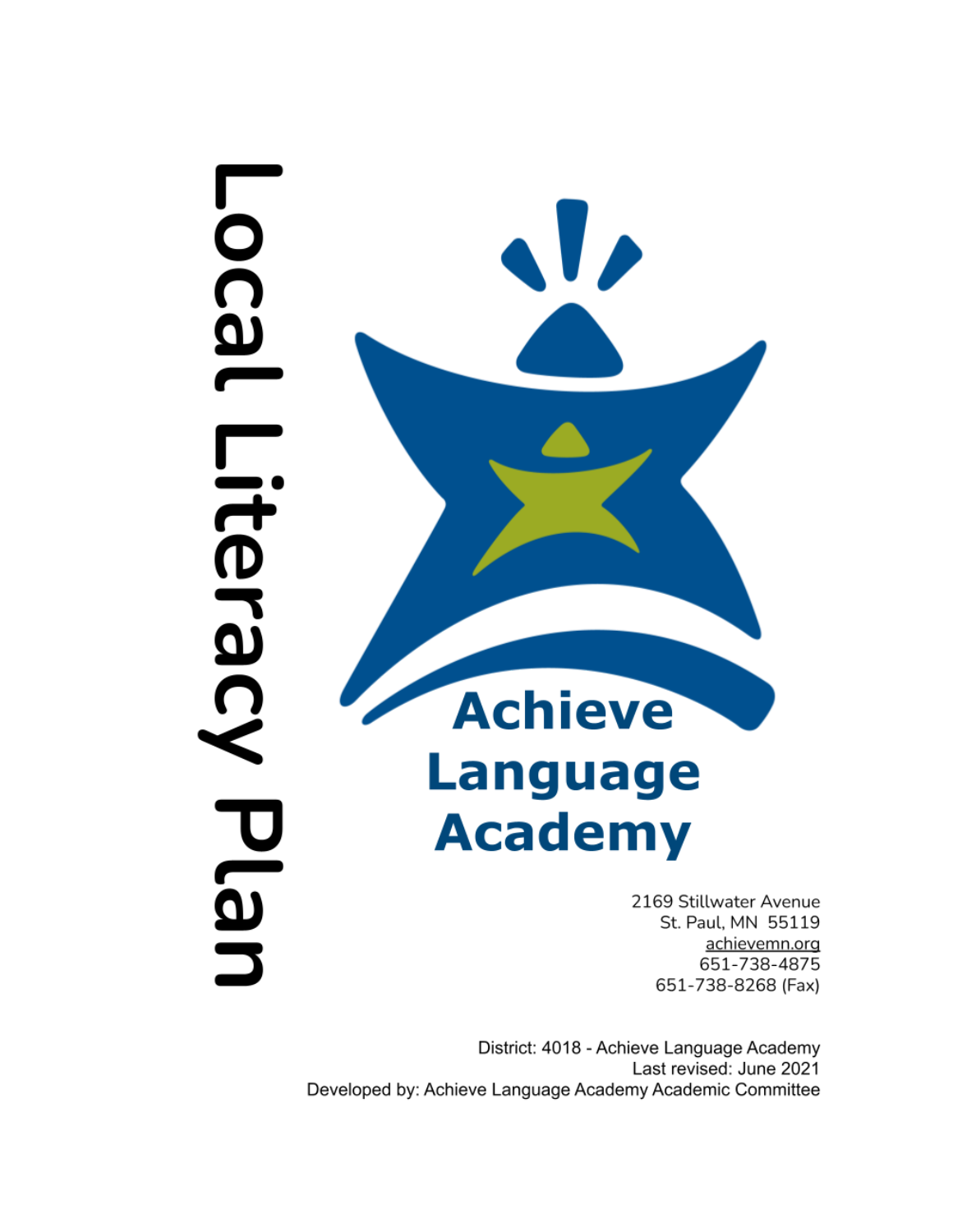# **Mission & Guiding Beliefs**

### **Mission**

The mission of Achieve Language Academy is to provide a rigorous, standards-based, data-driven, best practices educational program for students in grades preK through 8th grade. Achieve educates the whole child in a safe environment that values diversity and promotes world cultures with a focus on Hmong and Spanish languages.

### **Beliefs**

Achieve Language Academy is a free, public charter school located in St. Paul, Minnesota. We are a community of learners in grades pre-kindergarten through 8th grade. Achieve is built on the following beliefs:

- Good schools transform communities
- Community is created by shared values and common goals
- All children can learn and achieve
- Education is essential to a fulfilling life

We are grounded in our [mission](https://www.achievemn.org/) and live out our beliefs when we:

**WORK** cooperatively with other students of various cultural backgrounds and toward personal high academic goals

**RESPECT** each individual's uniqueness, cultural heritage and opinions and ideas

**BELONG** to and actively participate in the Achieve community and serve to better our neighborhood, city and society

## **Purpose Statement**

"Consistent with this section, a school district must adopt a local literacy plan to have every child reading at or above grade level no later than the end of grade 3, including English learners. The plan must be consistent with section 122A.06, [subdivision](https://www.revisor.mn.gov/statutes/cite/122A.06#stat.122A.06.4) 4, and include the following:

- 1. a **process to assess** students' level of reading proficiency and data to support the effectiveness of an assessment used to screen and identify a student's level of reading proficiency;
- 2. **a process to notify and involve parents**;
- 3. a description of how schools in the district will **determine the proper reading intervention strategy** for a student and the **process for intensifying or modifying the reading strategy** in order to obtain measurable reading progress;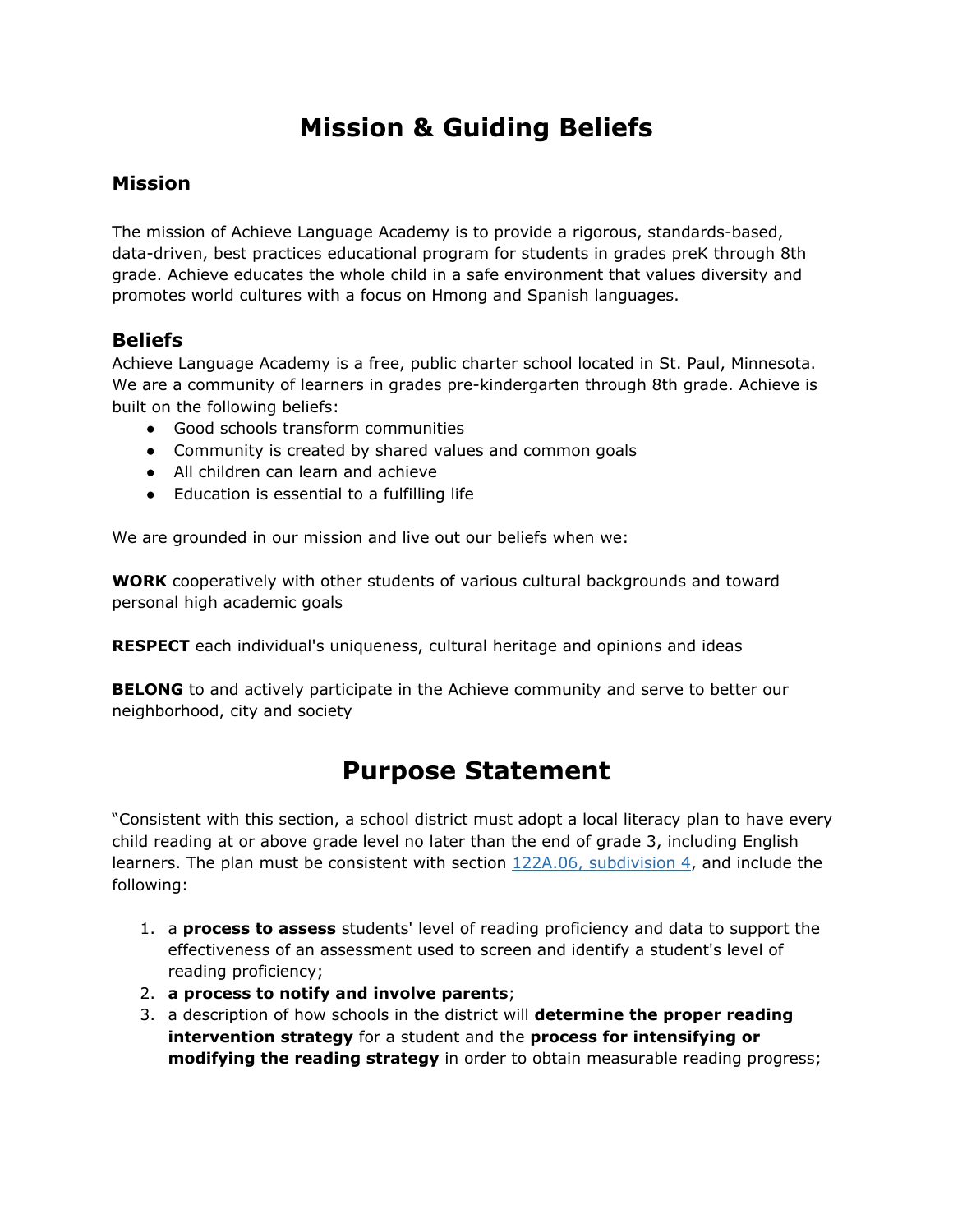- 4. **evidence-based intervention methods** for students who are not reading at or above grade level and **progress monitoring** to provide information on the effectiveness of the intervention; and
- 5. **identification of staff development needs**, including a program to meet those needs."

-- Minnesota State Statute 120B.12

# **Use of Data**

### **Comprehensive Needs Assessment**

The Achieve Language Academy Academic Committee serves as a group of administrators, teachers, and RTI staff who review literacy data on an annual basis and complete a comprehensive needs assessment following the collection of spring literacy data. This group performs the following tasks:

- 1. Reviews student literacy proficiency data
- 2. Identify literacy achievement gaps
- 3. Disaggregate student data to ensure all students are making adequate progress, regardless of their racial, ethnic, FRL, EL, or SPED identify/status.

Upon completion of the needs assessment, the Academic Committee will make recommendations for how to address identified achievement gaps, weaknesses in the curriculum menu, or other modifications or additions to the literacy program. These issues may be addressed during the subsequent school year through either classroom modifications, curriculum additions, or RTI services.

College and career readiness targets do not apply to Achieve Language Academy as we do not currently enroll high school students.

### **Assessment Plan**

The following assessment plan outlines the required assessments for each grade and intervention level. Individual teachers and programs may administer additional assessments and progress monitoring based on their individual classroom and student needs. The purpose of the required district assessments is to identify whether students are reading at grade level, gather information on students' areas of strengths and weaknesses related to literacy, and identify students who may have characteristics of dyslexia.

During the 2021-2022 school year, the NWEA Measures of Academic Progress (MAP) Assessment will be administered for all students in grades K-8. MAP is a computer-based, adaptive assessment that adapts to each student's progress during the test. This assessment provides information about whether students' literacy achievement and growth are below, at, or above grade level norms for students in the United States. It also provides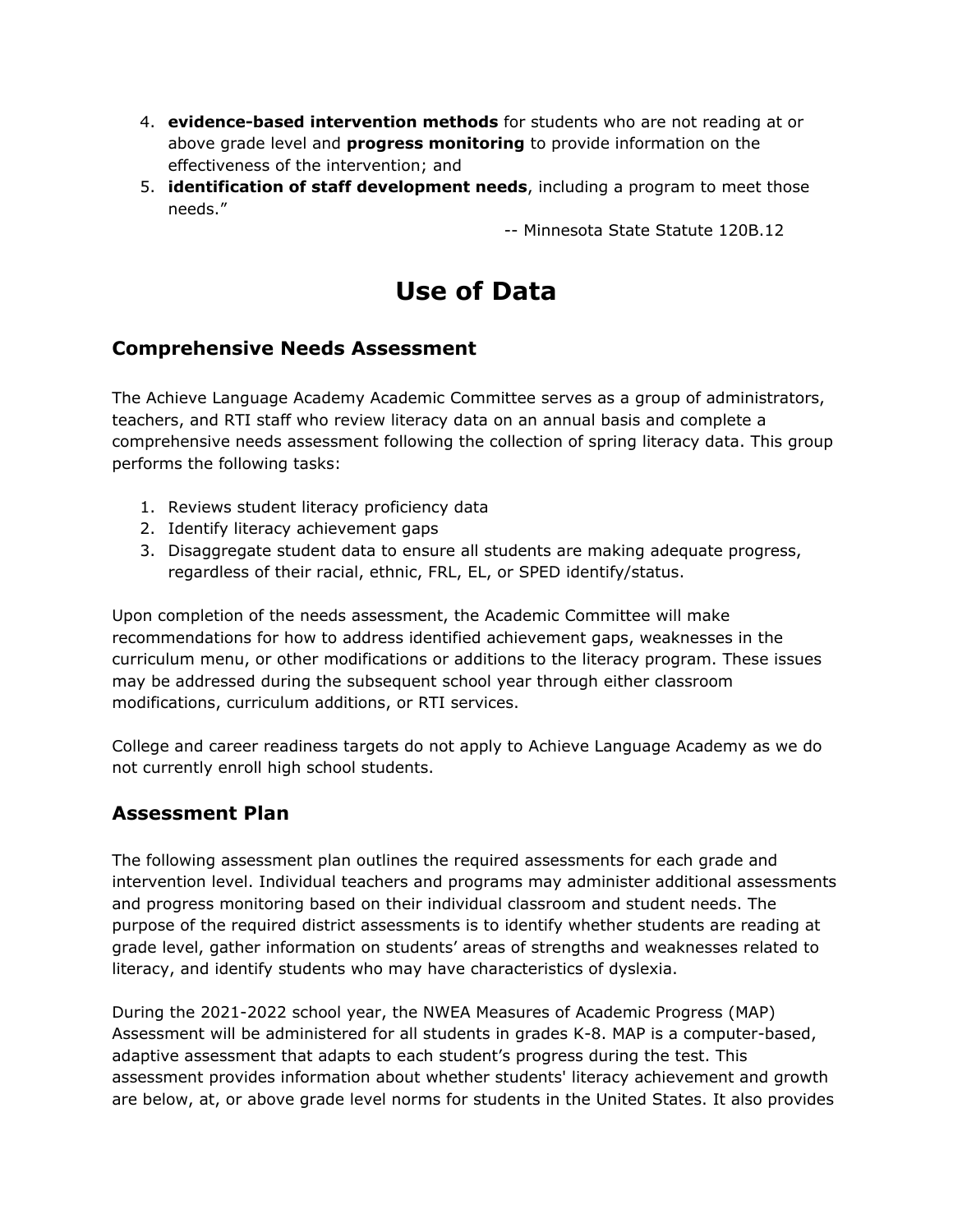teachers with information regarding areas of strengths and areas to focus instruction for student improvement, including the areas of Literature, Informational Text, and Vocabulary Acquisition and Use. These areas are further broken down for each student in the Student Profile Report for teachers to identify specific skills to be reinforced or introduced in each area.

The MAP assessment is what Achieve Language Academy will use to monitor student achievement and growth from Fall to Spring assessment periods. This information is required for reporting to Achieve's school authorizer to ensure that students are making adequate progress in literacy. The MAP assessment also meets the requirements for the Minnesota Department of Education's (MDE) required Read Well by 3rd Grade report.

Achieve Language Academy is also moving towards universal screening for characteristics of dyslexia, another requirement of the Read Well by 3rd Grade report to MDE. Achieve Language Academy piloted Fastbridge as a dyslexia screening tool during the 2020-2021 school year and will expand to include all students in grades K-3 with either the Fastbridge earlyReading or CBMreading during the 2021-2022 school year. Achieve Language Academy will continue to explore the need for universal screening beyond 3rd grade to ensure that all students with characteristics of dyslexia are identified and receive appropriate evaluation and services.

In addition to universal screening and assessment tools, students who are identified as needing additional screening for diagnostic purposes, or who are receiving intervention services with RTI staff have additional progress monitoring and assessment requirements.

The table below summarizes the universal screening assessments, as well as diagnostic and monitoring tools utilized by our RTI department.

| Grade | Universal Screening                                                                                                   | Diagnostic & Monitoring Tools                                                                                                                     |
|-------|-----------------------------------------------------------------------------------------------------------------------|---------------------------------------------------------------------------------------------------------------------------------------------------|
| K     | NWEA MAP Growth K-2 (Fall & Spring)<br>$\bullet$<br>Fastbridge Early Reading (Fall)<br>$\bullet$                      | $\bullet$ CORE<br>• Fastbridge early Reading<br>• Fountas & Pinnell Leveled Literacy<br>Intervention (LLI)<br>• Reading Horizons<br>• Reading A-Z |
|       | NWEA MAP Growth K-2 (Fall & Spring)<br>$\bullet$<br>Fastbridge Early Reading or Fastbridge<br>$\bullet$<br>CBM (Fall) | $\bullet$ CORE<br>• Fastbridge early Reading<br>• Fountas & Pinnell LLI<br>• Reading Horizons<br>• Reading A-Z                                    |

|  |  | Table 1. Screening and Monitoring Tools. |  |
|--|--|------------------------------------------|--|
|  |  |                                          |  |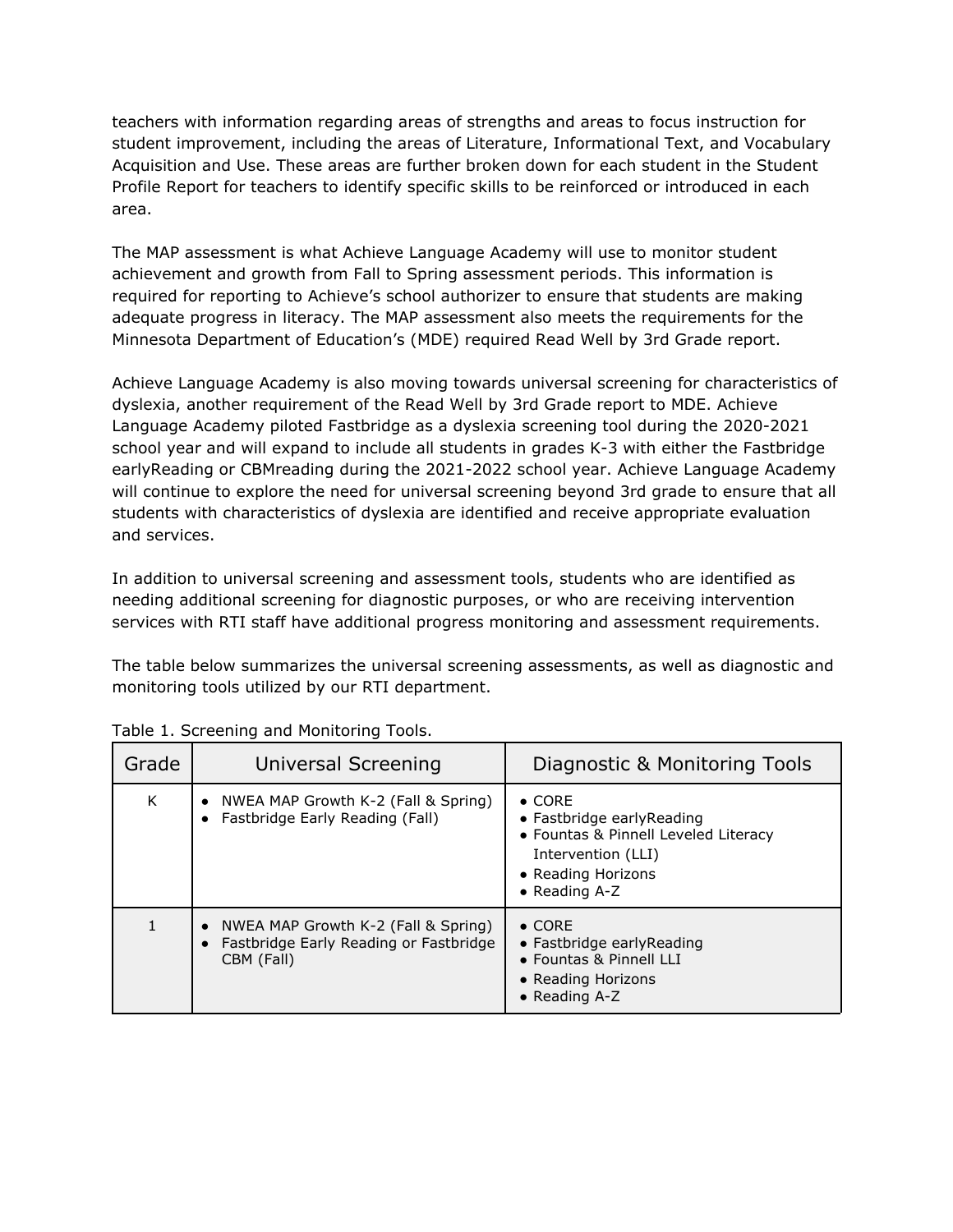| 2   | NWEA MAP Growth K-2 OR NWEA MAP<br>$\bullet$<br>Growth 2-5 (Fall & Spring)<br>Fastbridge CBM (Fall)<br>$\bullet$ | $\bullet$ CORE<br>• Fastbridge early Reading<br>• Fountas & Pinnell LLI<br>• Reading Horizons<br>• Reading $A-Z$                              |
|-----|------------------------------------------------------------------------------------------------------------------|-----------------------------------------------------------------------------------------------------------------------------------------------|
| 3   | NWEA MAP Growth 2-5 (Fall & Spring)<br>$\bullet$<br>Fastbridge CBM (Fall)<br>$\bullet$                           | $\bullet$ CORE<br>$\bullet$ Fastbridge early Reading<br>• Fountas & Pinnell LLI<br>• Reading Horizons<br>• Reading $A-Z$                      |
| 4-8 | NWEA MAP Growth 2-5 (Fall & Spring)                                                                              | $\bullet$ NWEA<br>• Fountas & Pinnell Benchmark Assessment<br>System (BAS)<br>• Fountas & Pinnel LLI<br>• Reading Horizons<br>• Reading $A-Z$ |

In accordance with the Read Well by 3rd Grade requirement (Minn. Stat. § 120B.11), Achieve Language Academy provides opportunities to screen students for convergence insufficiency disorder. Convergence insufficiency disorder causes vision problems for students when reading or doing other close-up work, which can result in slower reading skills. The screening is performed by a trained nurse, but the actual disorder must be diagnosed by an ophthalmologist or optometrist. At Achieve Language Academy, vision screenings are performed by our contracted school nursing company when a teacher expresses a concern that a student may have a vision problem. All students going through evaluations for special education services or students with an IEP are also given vision screenings. If the screening results in a concern about a student's vision, that information is communicated to the family to take the student to an ophthalmologist or optometrist for further evaluation.

# **Action Plan for Continuous Improvement**

### **Teams & Meetings**

The Achieve Language Academic Board Committee serves as the group that monitors student achievement and progress during the school year. The group members consist of Achieve Language Academy administrators, teachers, and RTI staff. We are working on recruiting more community members as parents to serve on the committee to provide additional insights.

Once a year, following the spring administration of literacy assessments, this group meets to review literacy data. The purpose of this meeting is to identify the school strengths and areas in need of improvement. The committee will then make recommendations on how to address those areas in need of improvement through instructional strategies, curriculum changes or additions, and monitoring/assessment practices.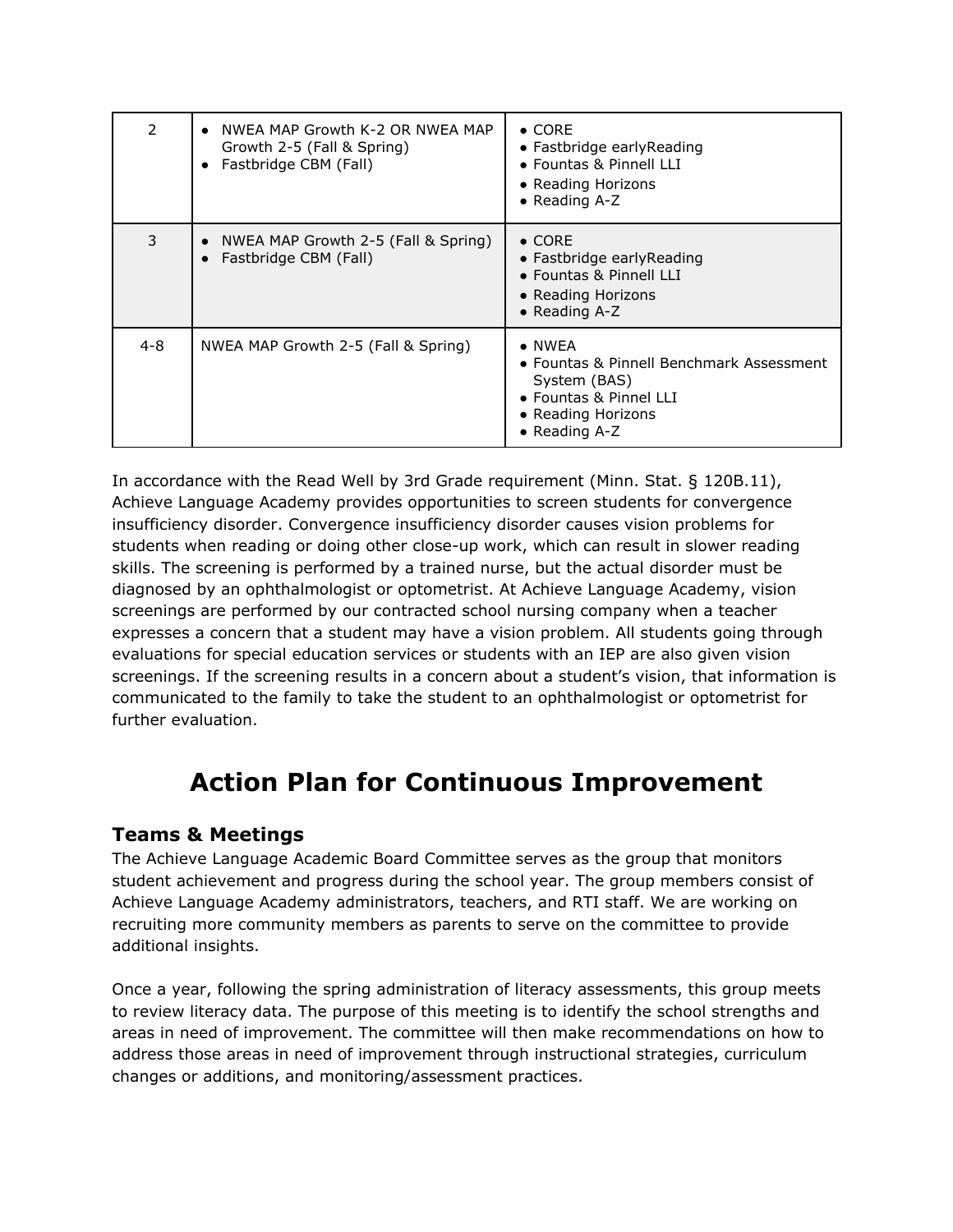Once a year, the full school board will hold an annual meeting to report on student progress and achievement, assessment outcomes, practices and plans for improvement, and students' access to effective and experienced teachers. This meeting is in accordance with the World's Best Workforce legislation (Minn. Stat. § 120B.11).

### **Strategic Planning**

Achieve Language Academy is actively in the process of creating a new strategic plan to be written and finalized during the 2021-2022 school year. The strategic plan will address how the school will support and improve teaching and learning for the next few academic years and will be aligned with the requirements of World's Best Workforce legislation (Minn. Stat. § 120B.11). The literacy plan will be updated with strategic and action planning information once the new strategic plan is complete.

### **Action Planning**

Achieve Language Academy is actively in the process of creating a new strategic plan to be written and finalized during the 2021-2022 school year. The strategic plan will address how the school will support and improve teaching and learning for the next few academic years and will be aligned with the requirements of World's Best Workforce legislation (Minn. Stat. § 120B.11). The literacy plan will be updated with strategic and action planning information once the new strategic plan is complete.

# **Evidence-Based Interventions**

The primary evidence-based intervention RTI staff use at Achieve Language Academy is Fountas and Pinnell Leveled Literacy Intervention (LLI). LLI coordinates nicely with the Fountas and Pinnell Literacy curriculum used in classrooms. This intervention includes many evidence-based practices to help a student succeed in reading. The lessons allow a small group of students to read with a teacher everyday at their reading level. The mix of fiction and nonfiction books are colorful and engaging which motivates the readers. Within the lesson, there is instruction on researched-based skills such as phonemic awareness, fluency, comprehension and writing. All of which are critical in literacy development. More information about the LLI program and research base can be found [HERE.](https://www.fountasandpinnell.com/shared/resources/FP_LLI_Research_Research-Base-for-LLI.pdf)

Another evidence-based intervention RTI uses to supplement LLI is Reading Horizons. Reading Horizons has lessons that teach explicit and systematic phonics. The focus of Reading Horizons is phonemic awareness and phonics. The decoding system used in Reading Horizons helps students break apart unfamiliar words and identify the different parts of a word. While reading non-decodable books from LLI is our primary resource, we occasionally use decodable books from Reading A-Z (in addition to LLI books) to help a student develop and practice a specific phonic skill (example-blends, r-controlled vowels, long vowel patterns).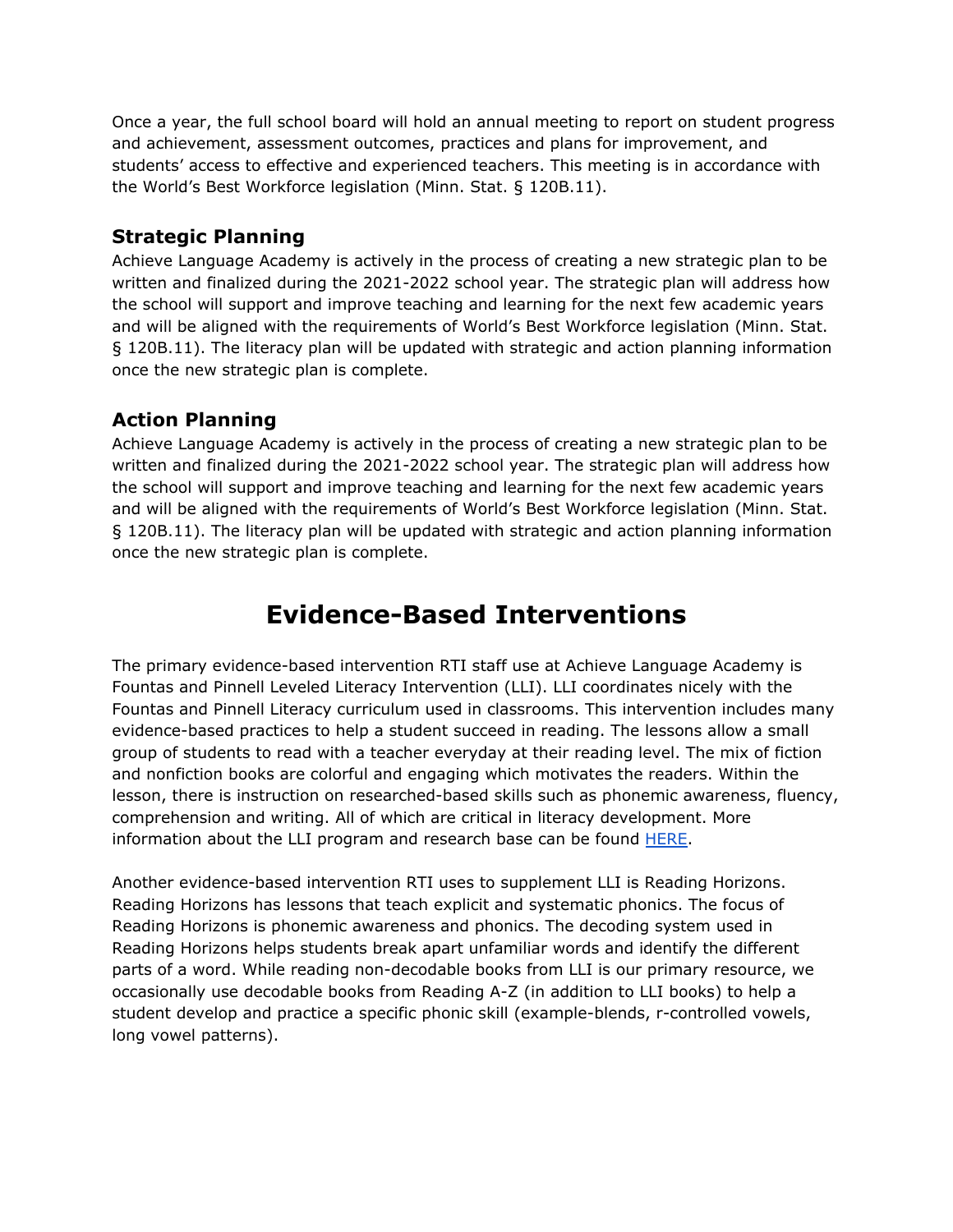Reading A-Z is a third research-based intervention we use in RTI. There are lessons for the decodable books that provide instruction on other literacy skills such as fluency, comprehension and writing. More information about Reading A-Z can be found [HERE.](https://www.readinga-z.com/updates/reading_az_white_paper.pdf) In order to ensure Achieve Language Academy supports the unique needs of each individual student, the RTI department in consultation with the Academic department and classroom teachers will sometimes use resources from other evidence-based interventions as described above.

# **Parent & Community Engagement**

World's Best Workforce requires each school board to establish an advisory committee to ensure active community participation in all phases of planning and improving the instruction and curriculum affecting state and district academic standards. The school board Academic committee serves as the district advisory committee for WBWF and regularly reviews assessment data and plans, curriculum, grading systems, as well as english language, special education, and response-to-intervention programming. The committee is primarily composed of Achieve Language Academy staff, but is actively pursuing the recruitment of additional parent and community members to provide a more diverse set of opinions and expertise.

# **Communication Plan**

### **Reporting to Stakeholders**

Achieve Language Academy publishes finalized World's Best Workforce, Read Well by 3rd Grade, and annual reports to the school website. The school also hosts an annual public stakeholder meeting to review the previous academic year's data and upcoming curriculum, data, and assessment plans to address any areas of concerns. This information is also shared with staff during a professional development session.

Families of students in grades 3-8, and families of students identified as English language learners are also provided with annual information regarding their student(s) achievement level on the ACCESS and MCA statewide assessments.

# **Professional Development**

During the 2020-2021 school year staff participated in 6 hours of professional development on the literacy continuum and teaching ELA using the Fountas & Pinnell curriculum. Professional development in the area of literacy during the 2021-2022 school year will build on this base in order to provide additional support for teachers.

A staff survey was conducted in June 2021 identifying areas in which teachers would like additional training in literacy instruction. The most commonly identified areas of need were